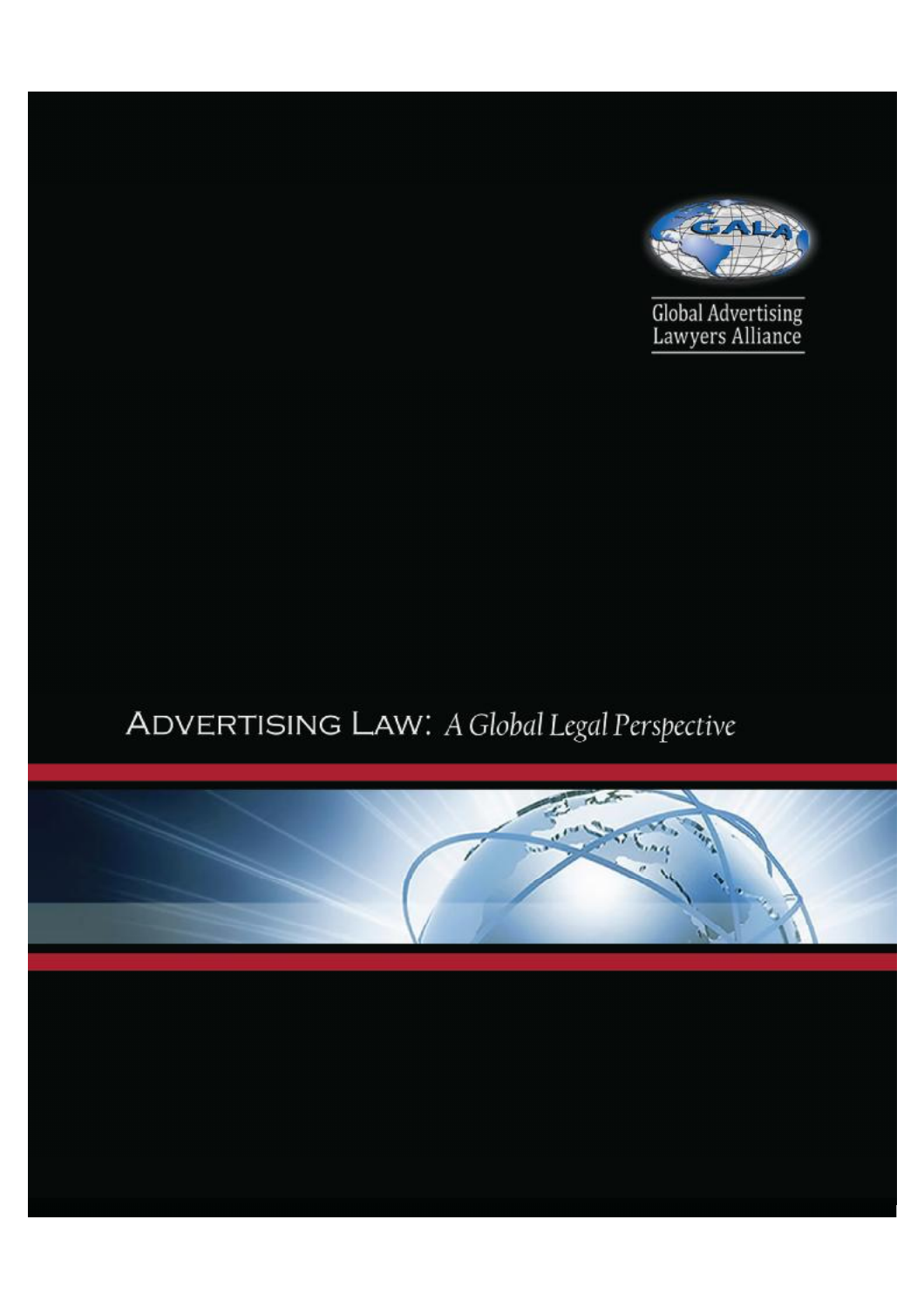

## **ABOUT GAL A**

The Global Advertising Lawyers Alliance (GALA) is the leading network of advertising lawyers in the world. With firms representing more than 80 countries, each member has the local expertise and experience in advertising, marketing and promotion law that will help your campaign achieve its objectives, and navigate the legal minefield successfully. GALA is a uniquely sensitive global resource whose members maintain frequent contact with each other to maximize the effectiveness of their collaborative efforts for their shared clients. GALA provides the premier worldwide resource to advertisers and agencies seeking solutions to problems involving the complex legal issues affecting today's marketplace.

For further information about GALA, please contact the relevant member directly or alternatively GALA's Executive Director, Stacy Bess at:

**Global Advertising Lawyers Alliance**  488 Madison Avenue, 10th floor, New York, NY 10022 Tel: 212.705.4895 | Fax: 347.438.2185 Email: sbess@gala marketlaw.com [www.galalaw.com](http://www.galalaw.com)

©2015 Global Advertising Lawyers Alliance. All rights reserved.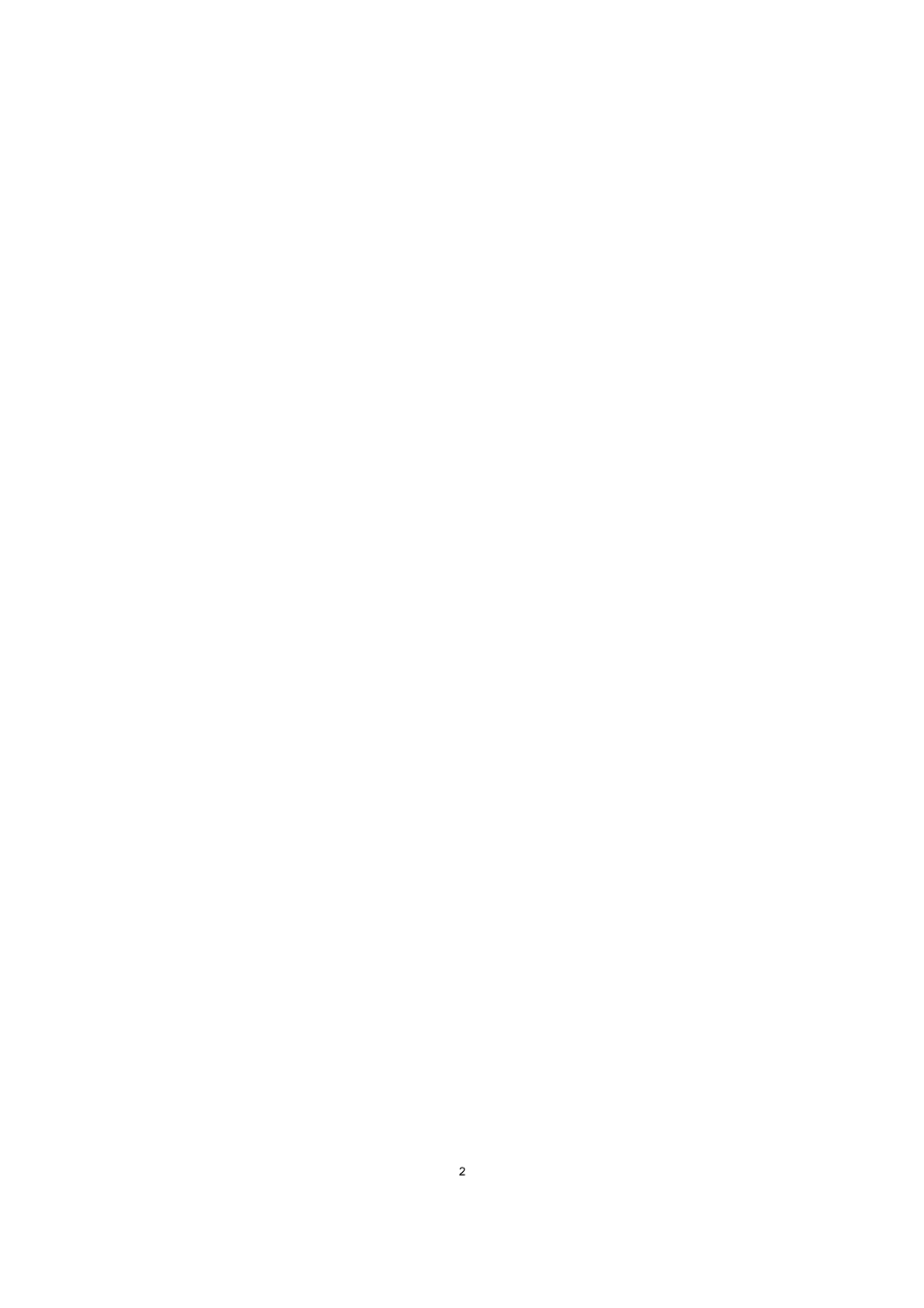

## TABLE OF CONTENTS

| <b>ACKNOWLEDGEMENTS</b> | PAGE <sub>7</sub> |
|-------------------------|-------------------|
| <b>FOREWORD</b>         | PAGE 9            |
| <b>ARGENTINA</b>        | PAGE 13           |
| <b>AUSTRALIA</b>        | PAGE 29           |
| <b>AUSTRIA</b>          | PAGE 47           |
| <b>BELGIUM</b>          | PAGE 59           |
| <b>BOLIVIA</b>          | PAGE 75           |
| <b>BRAZIL</b>           | PAGE 85           |
| CANADA                  | PAGE 99           |
| <b>CHILE</b>            | <b>PAGE 115</b>   |
| <b>CHINA</b>            | <b>PAGE 129</b>   |
| COLOMBIA                | <b>PAGE 145</b>   |
| <b>COSTA RICA</b>       | <b>PAGE 155</b>   |
| CROATIA                 | <b>PAGE 165</b>   |
| <b>CZECH REPUBLIC</b>   | <b>PAGE 179</b>   |
| <b>DENMARK</b>          | <b>PAGE 191</b>   |
| DOMINICAN REPUBLIC      | <b>PAGE 207</b>   |
| <b>ECUADOR</b>          | <b>PAGE 221</b>   |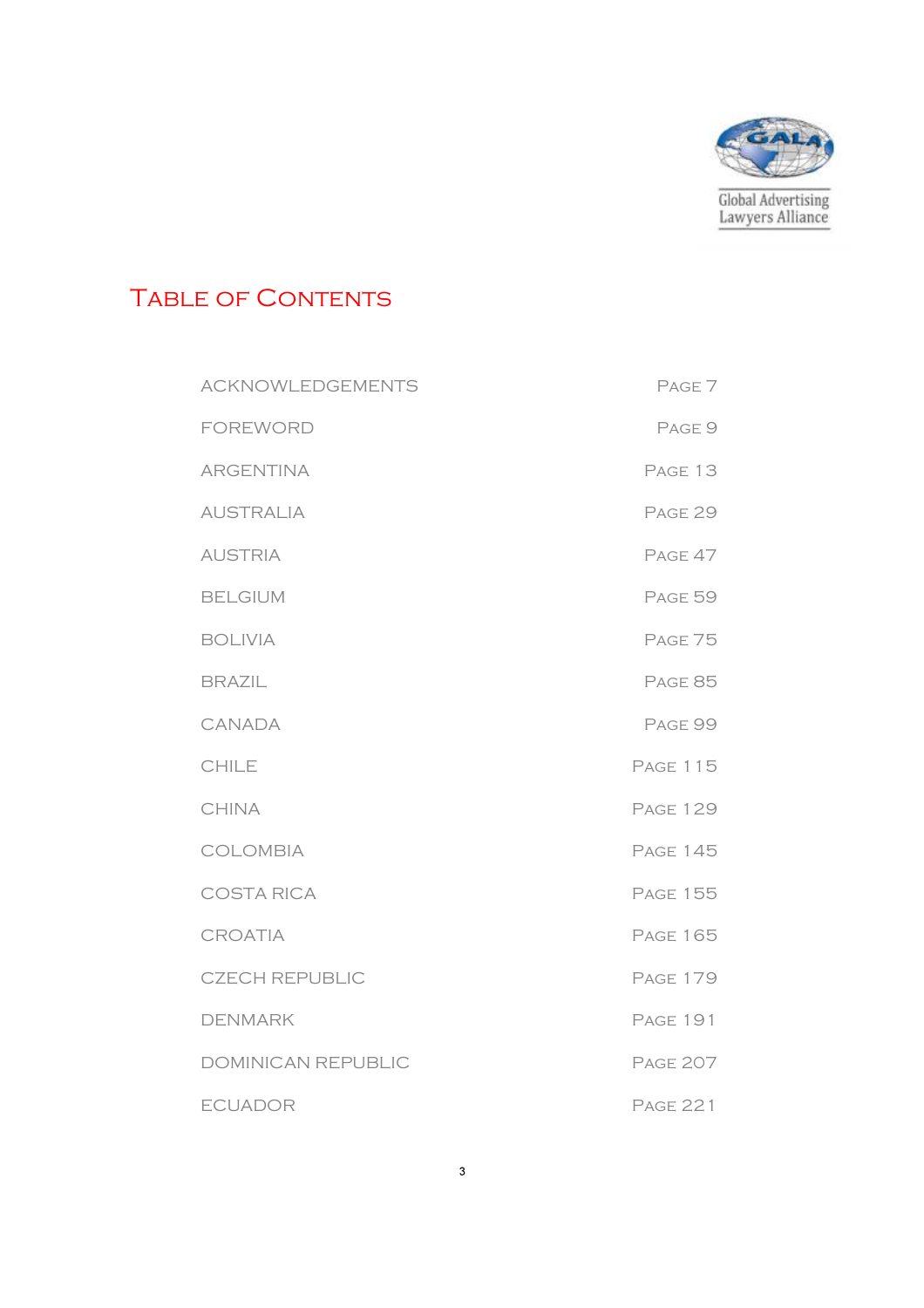

| <b>FINLAND</b>  | <b>PAGE 235</b> |
|-----------------|-----------------|
| <b>FRANCE</b>   | <b>PAGE 251</b> |
| <b>GERMANY</b>  | <b>PAGE 271</b> |
| <b>GREECE</b>   | <b>PAGE 285</b> |
| <b>HOLLAND</b>  | <b>PAGE 303</b> |
| <b>HUNGARY</b>  | <b>PAGE 319</b> |
| <b>INDIA</b>    | <b>PAGE 335</b> |
| <b>IRELAND</b>  | <b>PAGE 353</b> |
| <b>ISRAEL</b>   | <b>PAGE 369</b> |
| <b>ITALY</b>    | <b>PAGE 383</b> |
| <b>JAMAICA</b>  | <b>PAGE 403</b> |
| <b>JAPAN</b>    | <b>PAGE 419</b> |
| <b>KENYA</b>    | <b>PAGE 429</b> |
| <b>KOREA</b>    | <b>PAGE 441</b> |
| LUXEMBOURG      | <b>PAGE 453</b> |
| <b>MALAYSIA</b> | <b>PAGE 467</b> |
| <b>MEXICO</b>   | <b>PAGE 479</b> |
| NEW ZEALAND     | <b>PAGE 491</b> |
| NICARAGUA       | <b>PAGE 509</b> |
| <b>NIGERIA</b>  | <b>PAGE 521</b> |
| <b>NORWAY</b>   | <b>PAGE 535</b> |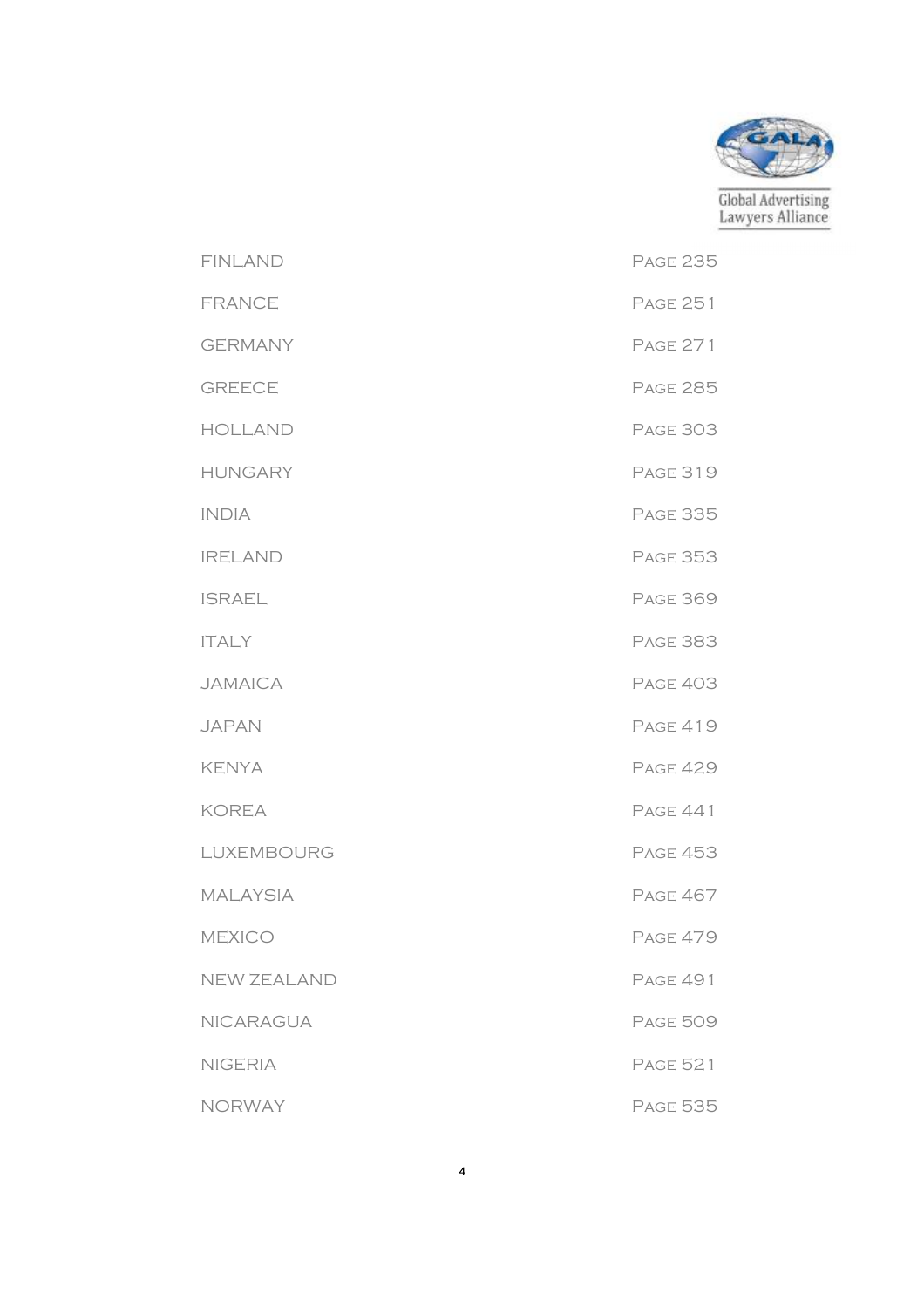

PANAMA PAGE 549 PERU PAGE 563 POLAND PAGE 579 PORTUGUAL PORTUGUAL PAGE 597 PUERTO RICO PAGE 615 RUSSIA Page 633 SINGAPORE PAGE 649 SOUTH AFRICA PAGE 661 SPAIN PAGE 679 SWEDEN Page 699 SWITZERLAND PAGE 713 TURKEY PAGE 727 UGANDA Page 743 UKRAINE PAGE 757 UNITED KINGDOM Page 771 UNITED STATES PAGE 791 URUGUAY Page 807 VENEZUELA Page 821 ZIMBABWE Page 833 LIST OF GALA MEMBERS PAGE 845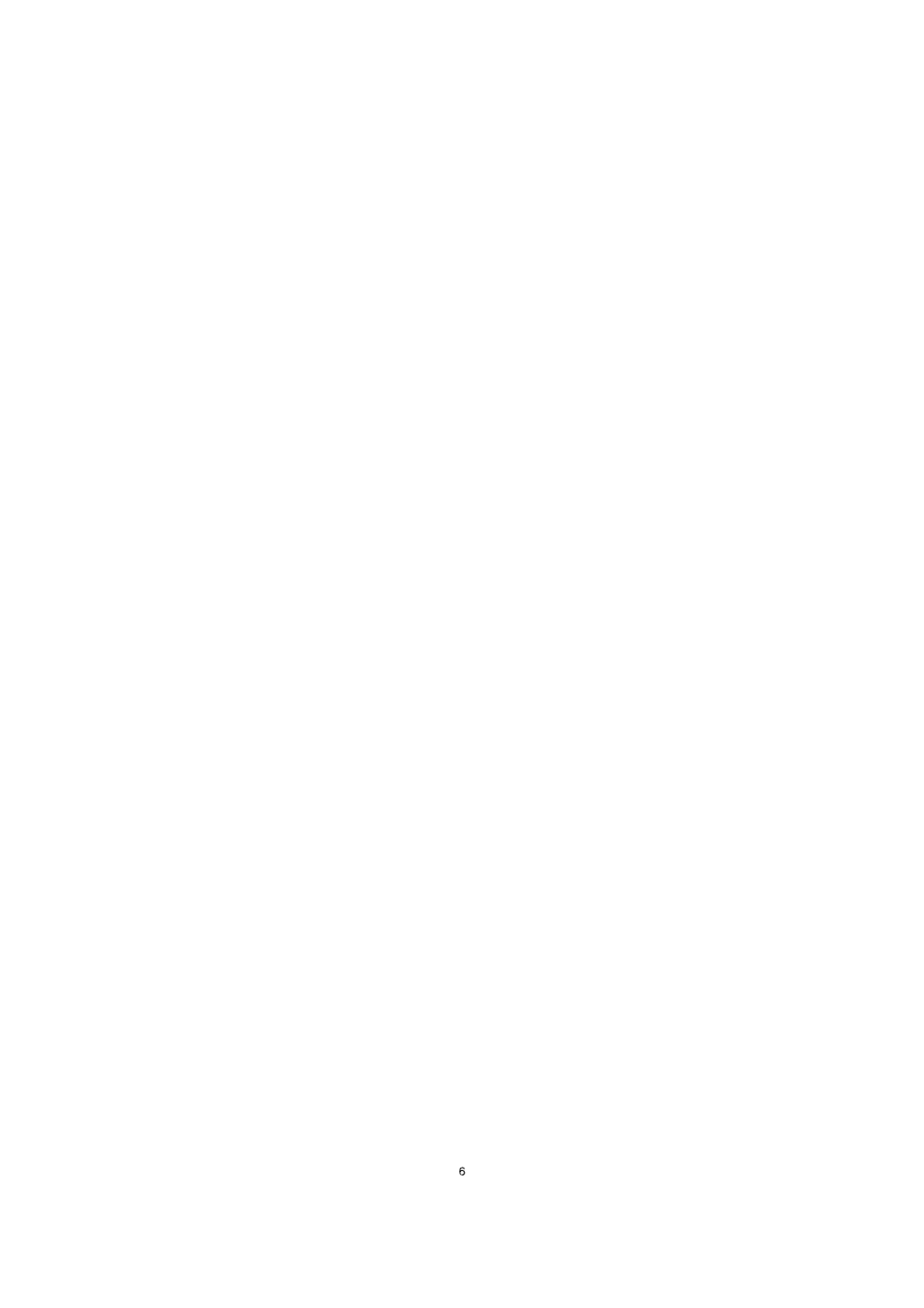

#### **ACKNOWLEDGEMENTS**

The Global Advertising Lawyers Alliance would like to thank the team of attorneys and administrative staff from Frankfurt Kurnit, Lewis Silkin, and Thomson Geer for their assistance in producing this book. We would like to give special thanks to Brinsley Dresden of Lewis Silkin who led this effort on behalf of GALA. We would also like to thank all of the people at Frankfurt Kurnit, Lewis Silkin, Thomson Geer for their help in pulling this together, including: Danny Bugler, Christopher Chase, Lai Lynn Choong, Rebecca Craker, Brinsley Dresden, Marguerite Du Casse, Olivia Eardley, James Evans, Oliver Fairhurst, Jeffrey A. Greenbaum, Hettie Homewood, Alan Hunt, Casey Hutchen, Zoe Jenkins, Alex Kelham, Peter Le Guay, Lain McDonald, Aileen Morton, Dimitra Mpounas, Laura Pattison, Ciara Perry, Laura Prince, Ash Rahmat, Chris Rycroft, Louise Sargeant, Jess Smith, Richard Stebbings, Cheng Tan, Ali Vaziri, Roseann Vecchione, Matt Ward, and Alicia Yurka.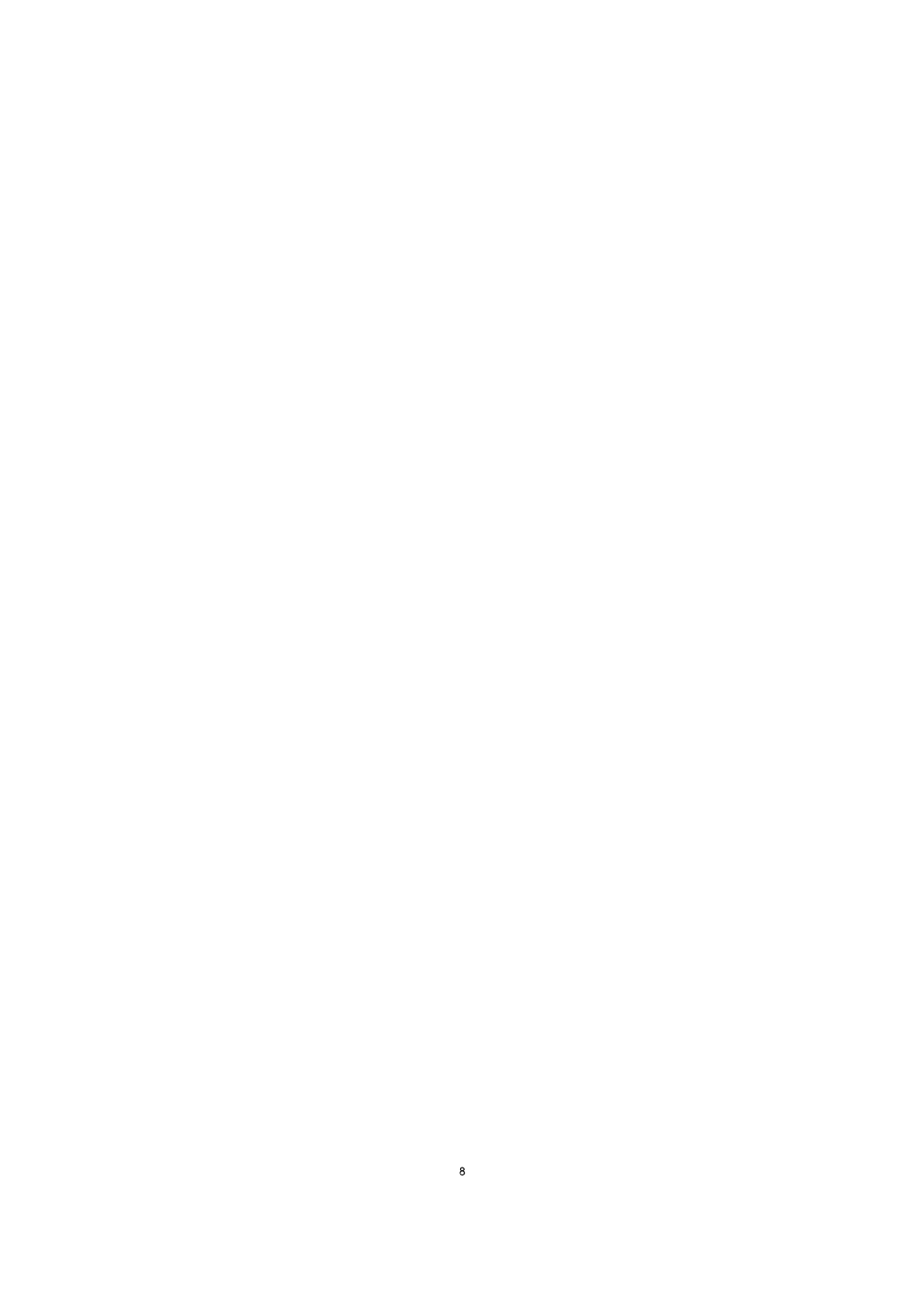

### **FOREWORD**

The world is shrinking. And fast. Not so many years ago, brands and their advertising agencies could create advertising that would only run in one country, usually their own. As this was their home territory, responsible businesses and their legal advisors would be well aware of the applicable laws and regulations.

But with the march of globalization and the growth of the internet, those simple ways of working have gone forever. Today, brands, agencies, and lawyers need to create advertising and marketing materials that will be compliant across several countries, or even entire continents, or perhaps even the whole world. The Global Advertising Lawyers Alliance has therefore created this book to give advertising professionals and their legal advisers an introduction to the laws and regulations that will affect their advertising around the world.

GALA is a best of breed network with members covering more than 80 countries of the world and this is the most comprehensive publication yet produced by GALA. Each country chapter starts with the background to the regulation of advertising in that country, setting out both the self-regulatory framework, which is a key part of advertising control in many parts of the world, as well as the basics of local advertising law. There is then further detail about key issues, such as price advertising, prohibited sectors and practices, branded content, social media, and rights of privacy/publicity. Special clearance concerns are also analyzed, together with cultural concerns which vary widely from country to country.

There are two huge challenges for all practitioners in both the advertising and legal professions dealing with global advertising - the wide range of applicable law and regulations and the marked lack of international harmonization. Some principles, such as the requirement for advertising to be recognizable as having a commercial purpose, are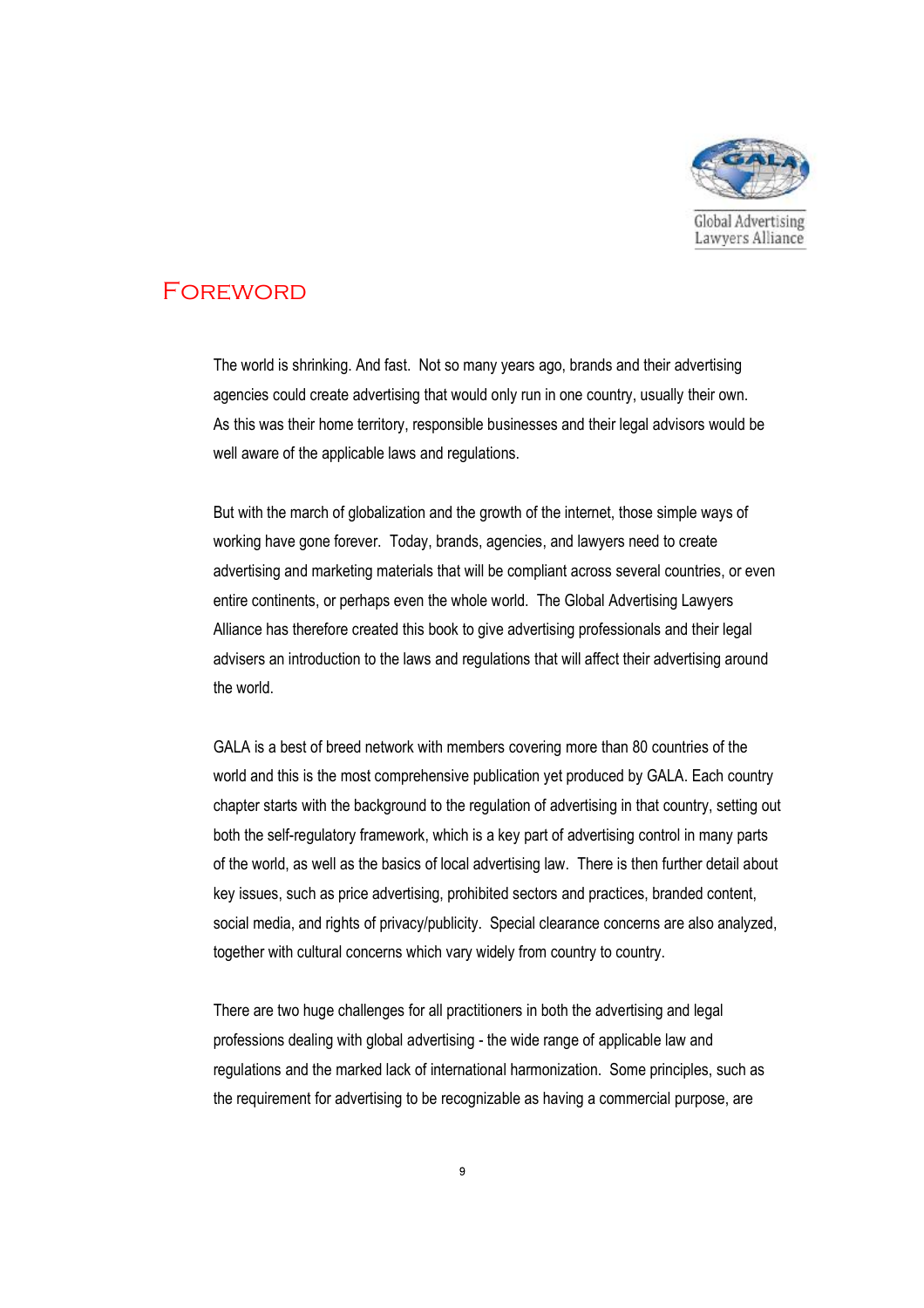

reflected in the laws and regulations of most countries, but in other areas there are very wide discrepancies. These can be by sectors, such as alcohol and food, or in relation to particular issues, such as the portrayal of women and children. The purpose of this book is therefore to help brands, agencies, and their legal advisers navigate these myriad of widely varying challenges.

Some of these discrepancies in law and regulation are *procedural*. For example, in the United Kingdom, the self-regulatory organization, the Advertising Standards Authority, plays a key role in settling most complaints about misleading advertising between competitors. But in Germany, the enforcement of advertising and fair trade regulations is mainly in the hands of the courts, with "cease and desist" letters and with court injunctions being a frequent occurrence.

Other discrepancies concern substantive laws, such as *personality rights*. Many countries of the world will protect celebrities from the misappropriation of their image rights, but many countries stop short of giving ordinary citizens the same degree of protection. Some countries protect all living individuals from the unauthorized use of their name or likeness in broadcast advertising, but not in other media. In Sweden, on the other hand, there is a complete prohibition on use of the name or likeness of any living person, whether famous or not, in any media, unless their consent has been obtained. Furthermore, while these rights end on death in many countries, in some countries and in many states in the United States, these rights may be passed on to relatives or others, who may continue to enforce them long after the person has died.

Advertisers and agencies also have to contend with local laws concerning the *production* of advertising. In Ecuador, for example, advertisements to be broadcast or published in that country must be produced locally with 80% of the people involved either being Ecuadorian or foreigners residing in Ecuador. Argentina has similar local production requirements,